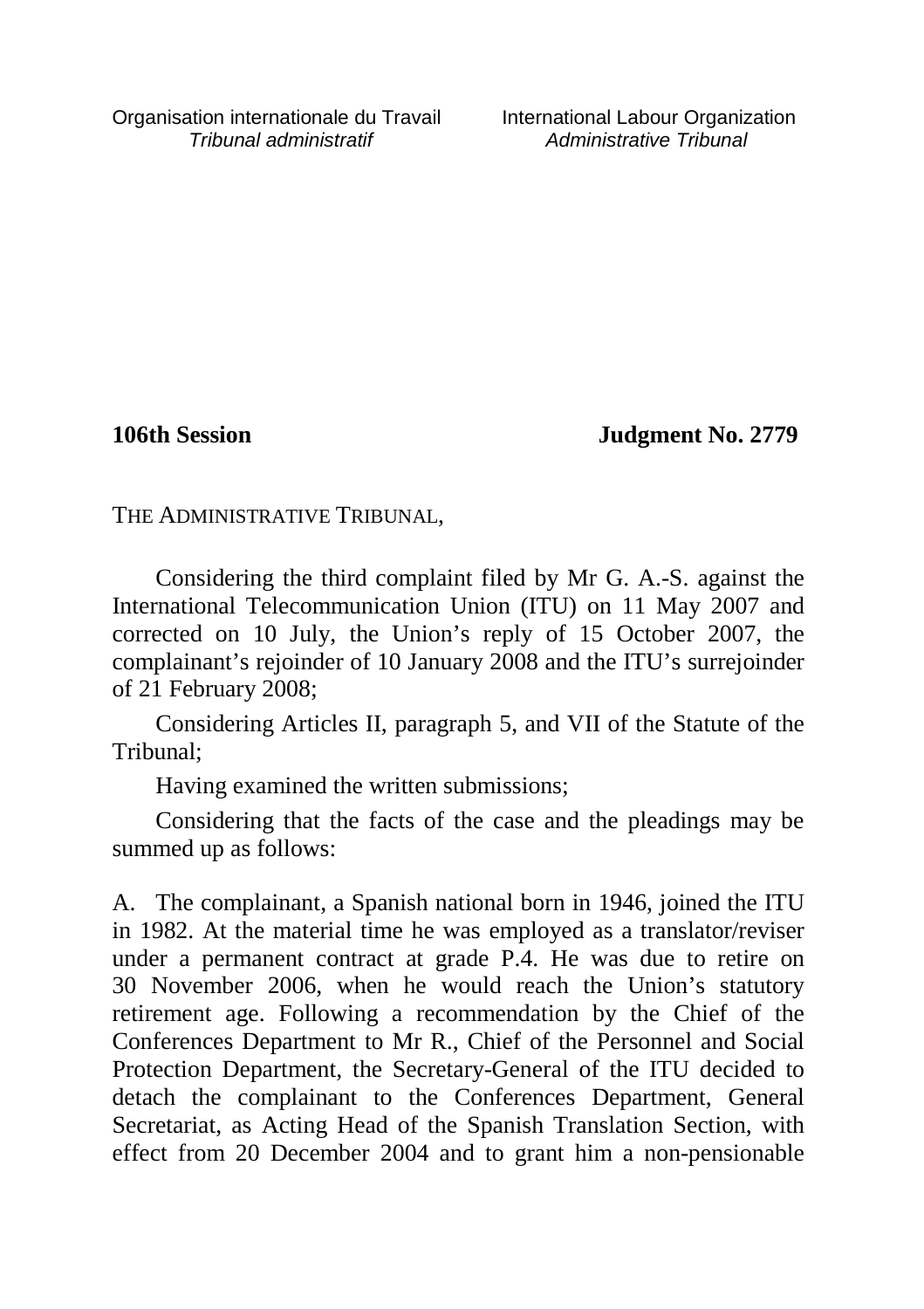special post allowance at grade P.5, payable from 20 March 2005 until further notice. In a memorandum dated 25 January 2005 the complainant informed the Secretary-General that he was not able to accept that position, particularly in view of the fact that he would shortly be lodging an internal appeal concerning another matter. On 31 January the complainant had a discussion with Mr R. regarding his employment situation, and subsequently began performing the functions of the ad interim position.

In an e-mail of 3 February 2005 addressed to the Secretary-General's assistant, Ms G., the complainant explained that he had arrived at an agreement in principle with Mr R. whereby the vacancy for the post of Head of the Spanish Translation Section would be announced and he would then be appointed to that post and granted a fixed-term contract for a period of two years. As a result of this extension, his retirement would be deferred and he would be guaranteed at least 24 months of pensionable service at grade P.5. He added that he believed it was a good agreement for both parties.

The vacancy for Head of the Spanish Translation Section was advertised on 15 April 2005 and the complainant applied for the post. On 27 July he sent an e-mail to the Secretary-General explaining his agreement with Mr R. He added that the extension was his only motivation for accepting the post as the Section was in a "calamitous situation" and he requested the Secretary-General to confirm the agreement. On 1 August Mr R. and the Chief of the Conferences Department were asked, on behalf of the Secretary-General, to provide their comments regarding the matter on an urgent basis. On the following day Mr R. replied that he had never offered a two-year contract because he was not in a position to do so. He also explained that, in his opinion, the extension would solve both the complainant's and the Section's problems. In an e-mail of 3 August to Mr R., the complainant stated that Ms G. had been very surprised by the content of the agreement. She had criticised Mr R., indicating that he did not have the capacity to make promises concerning the eventual decisions of the Secretary-General. She advised that the complainant forget about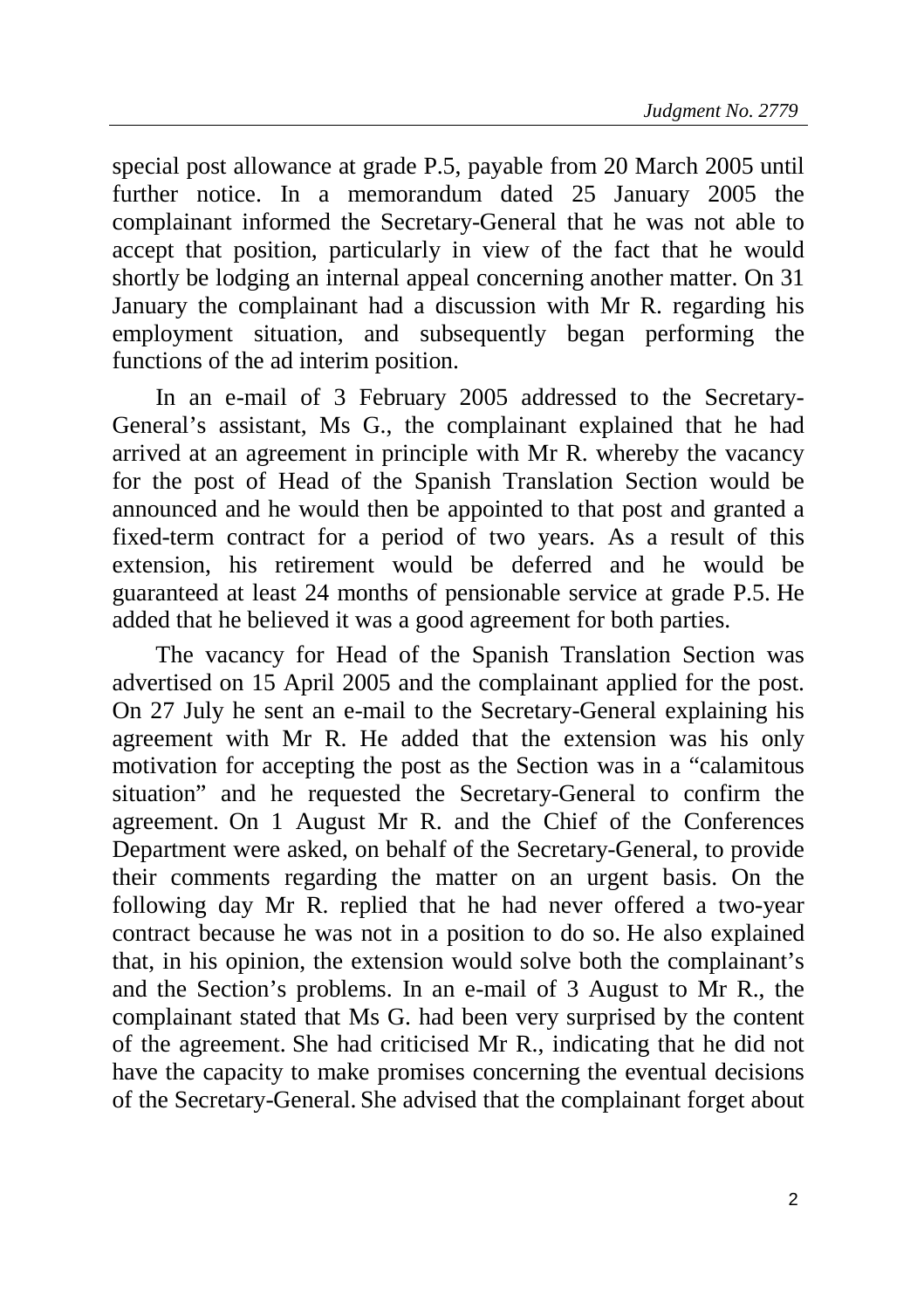the agreement. Mr R. responded to the complainant on 5 August that he would take care of it.

By a decision dated 8 September 2005 the complainant was transferred to the vacant post and promoted to grade P.5 with retroactive effect from 1 August. On 16 December he sent an e-mail to the Secretary-General reminding him that he had accepted the post on the condition that his contract would be extended at least until August 2007, and requesting him to take a decision regarding that extension. Having received no response, the complainant wrote to Mr R. on 20 February 2006 and asked him to petition the Secretary-General for a decision regarding his extension. He insisted that Mr R. had given his word and explained that he had to make important decisions regarding his personal and professional life a few months in advance of his retirement date and that he felt frustrated with the lack of a response from the Secretary-General. Mr R. replied on 21 February denying the complainant's assertion that he had given his word. He said that the Secretary-General was aware of his requests and would make a decision to extend the complainant's contract if it was necessary. In his response to Mr R.'s e-mail the following day, the complainant set out the terms of the contested agreement and demanded a meeting with the Secretary-General and Mr R.

In a memorandum dated 22 September 2006, the Head of the Conferences and Publications Department urged Mr R. to consider the complainant's request for a contract extension. He attached the complainant's written request to that effect. The reasons to justify the extension included an anticipated heavy workload during the upcoming period, the difficulty of finding an appropriate substitute and the need for the complainant's support in preparation for the World Radiocommunication Conference that was opening in October 2007. On 5 October 2006 the complainant wrote to the Secretary-General requesting a confirmation of the extension of his contract until 1 August 2007. By a memorandum dated 10 October 2006 Mr R. informed the complainant that the Secretary-General had decided not to extend his contract. On 11 October the complainant asked the Secretary-General to review his decision, but he was notified by a memorandum of 16 October that the Secretary-General had rejected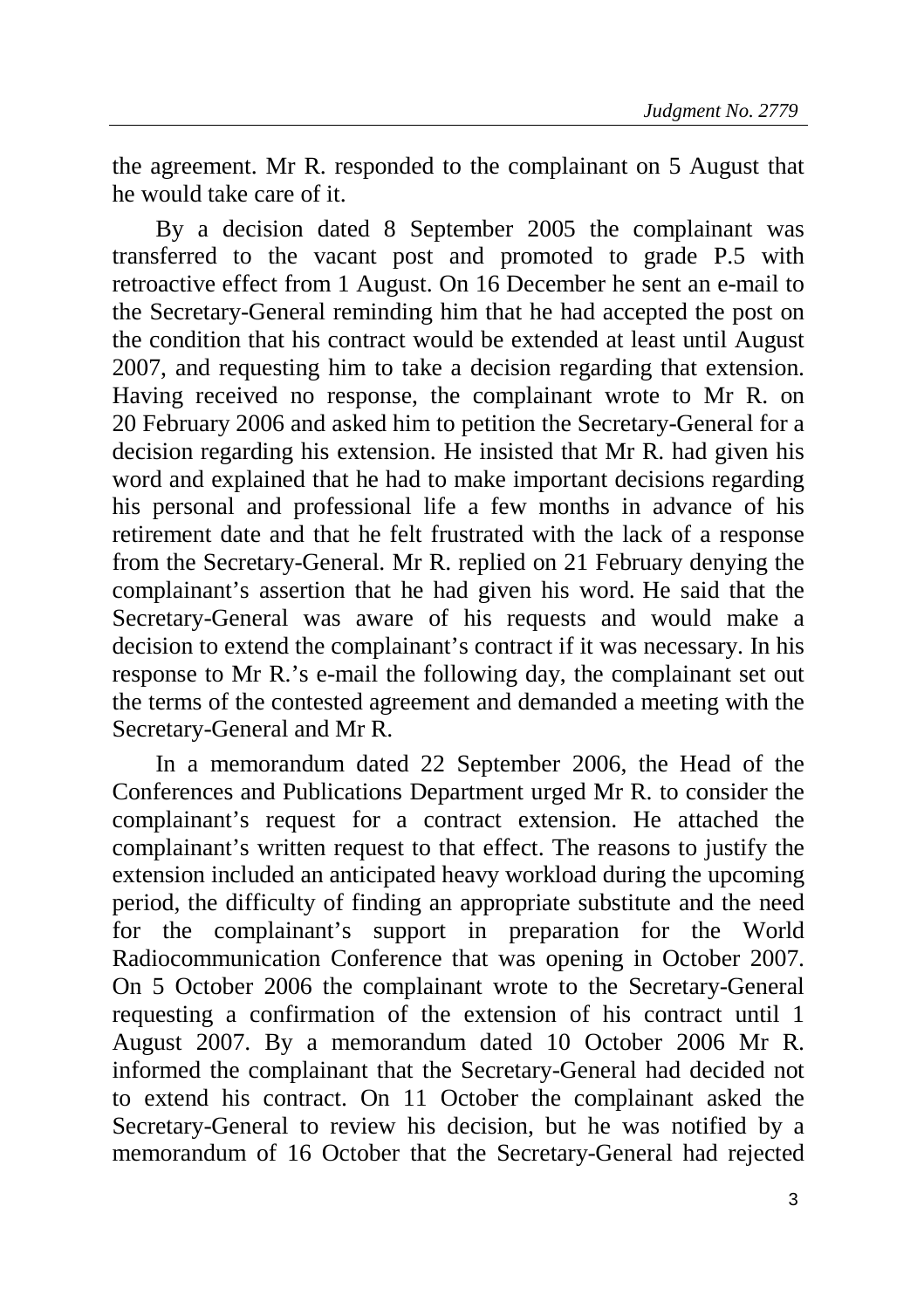his request. Consequently, his contract would expire on 30 November 2006.

The complainant filed an internal appeal challenging that decision on 29 November 2006. He separated from service on the following day. In its report dated 31 January 2007 the Appeal Board recommended that the new Secretary-General maintain the decision of 16 October 2006. By a letter dated 13 February 2007 the complainant was informed that the Secretary-General had decided to follow the Board's recommendation. That is the impugned decision.

B. The complainant contends that when he was approached in late 2004 to assume the duties of the Head of the Spanish Translation Section on an ad interim basis he turned down the offer because he was concerned that he was approaching statutory retirement age and that the corresponding increase in salary – in the form of a special post allowance – would be non-pensionable. He was also concerned that the then Secretary-General was biased against him as he had previously filed two internal appeals. He had been mistreated by the Secretary-General and he was afraid that if he accepted the post the bad will and malice shown towards him would adversely affect his remaining years of service.

He submits that he met with Mr R. on 31 January 2005, who proposed a compromise solution so that he would immediately assume the duties of Head of the Spanish Translation Section on an ad interim basis. The post would be advertised and he would be appointed to it in June. His permanent contract would then be converted to a two-year fixed-term contract with effect from the date of his assignment to the post. Consequently, he would have the benefit of an increased pensionable salary for two years and his appointment would extend beyond statutory retirement age. The complainant argues that the ITU, represented by Mr R., made a valid offer to extend his appointment. Upon his acceptance of that offer there was a binding contract that the Union unilaterally breached. He contends that, as he had "fulfilled his end of the bargain", he was entitled to have the ITU deliver on its commitments. As a result of the bad faith thus displayed by the Union, he suffered moral damages. Citing the Tribunal's case law he contends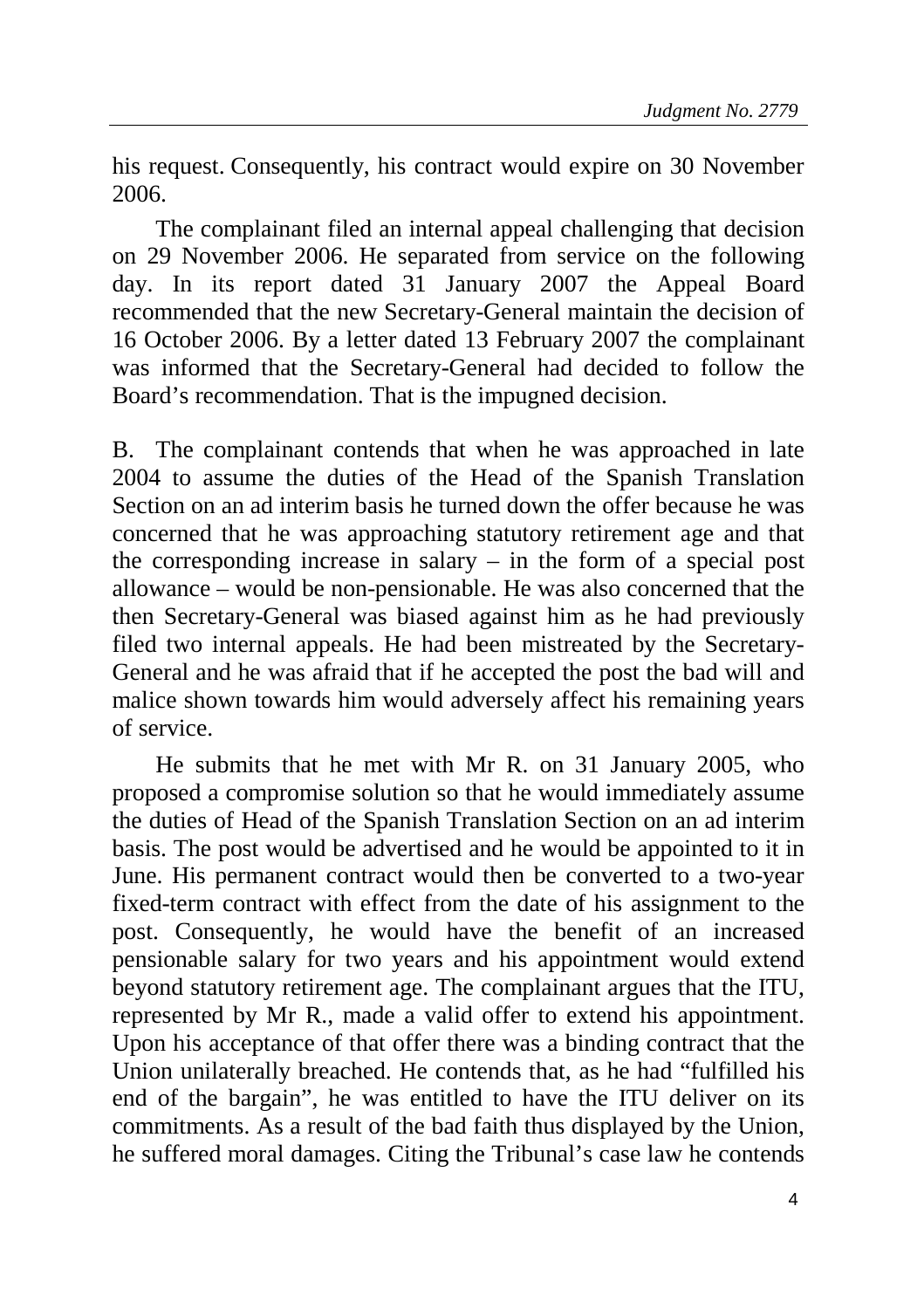that the Union's legal liability under that contract is unaffected by the fact that his agreement with Mr R. was made orally. In addition, the Union had numerous opportunities to deny the terms of the agreement in response to his frequent written and oral communications. However, it seldom replied to his communications and did not deny his assertions until he had served in the post for more than a year and a half and his retirement was imminent. He argues that this is "incomprehensible" if there was no agreement between the parties.

He further contends that he relied on Mr R.'s offer to his detriment, accepting a post in a "troubled and dysfunctional" Section that he initially had no desire to assume and loyally serving in that post until his retirement. The Union is consequently estopped from denying the agreement. Moreover, the ITU was unjustly enriched at his expense because it did not have to pay him any salary, benefits or other emoluments between his date of retirement and 1 August 2007, the expiry date of the agreed extension of his contract.

Lastly, he alleges that the decision not to extend his contract beyond statutory retirement age was an error of law as it flowed from the bias, ill will and malice which the Secretary-General harboured towards him because he had filed two internal appeals.

The complainant seeks disclosure of a number of documents and he asks the Tribunal to order hearings and to call several witnesses. He claims 222,000 Swiss francs in damages for lost salary and pension benefits. In addition, he seeks moral damages in the amount of 250,000 francs, costs of at least 25,000 United States dollars and interest at the rate of 8 per cent per annum from 1 December 2006 until all awards due to him under the judgment are paid to him in full.

C. In its reply the Union submits that the complainant's claims for moral damages, costs and interest, which were not put forward in his internal appeal, are irreceivable for failure to exhaust internal remedies. On the merits it asserts that it made no commitment to extend the complainant's contract beyond his statutory retirement date: during the discussion on 31 January 2005, Mr R. raised the possibility of such an extension but explained that it would be subject to the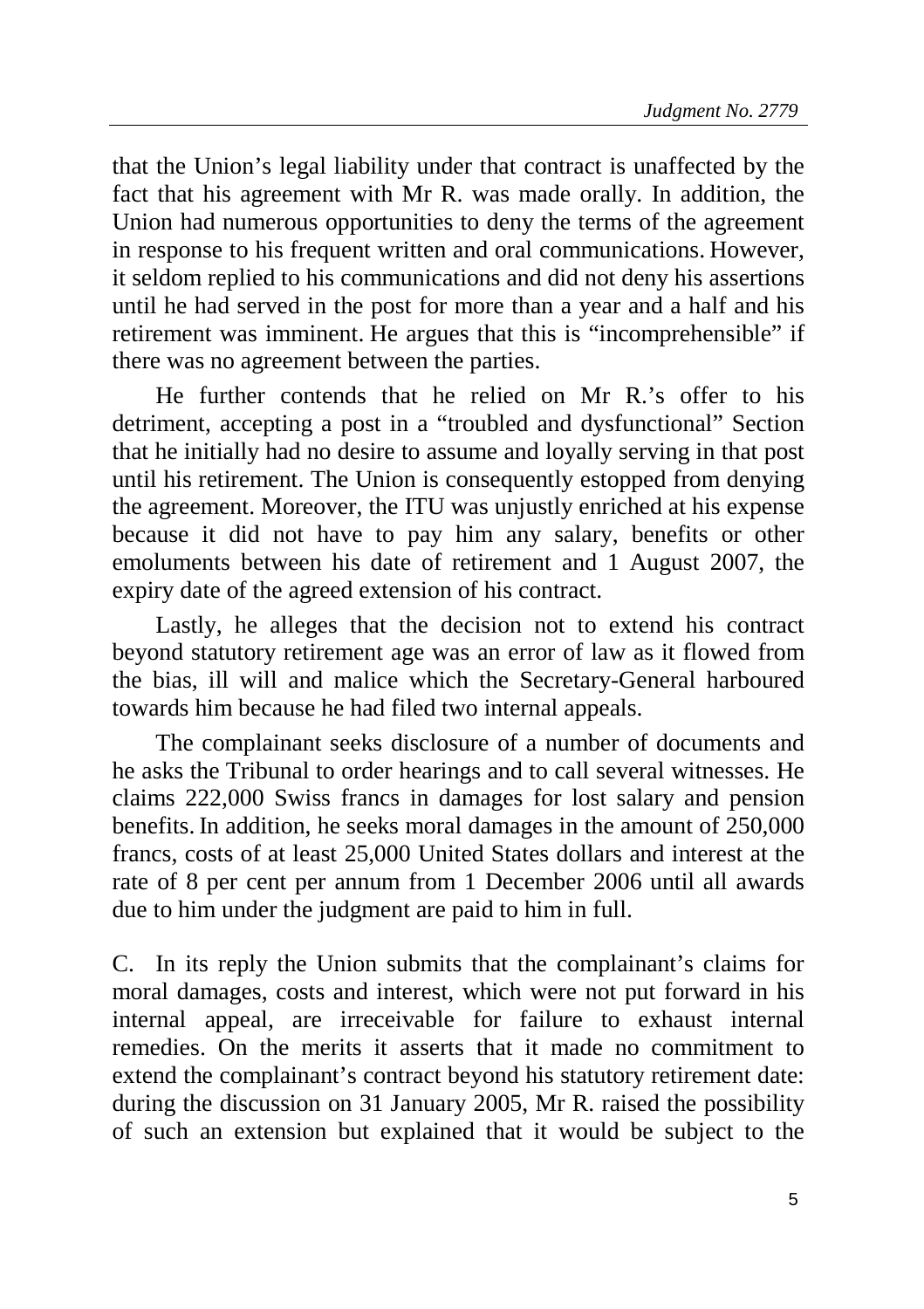exigencies of the service at the material time and the Secretary-General's agreement. Pursuant to the Staff Regulations and Staff Rules, neither Mr R. nor the Chief of the Conferences Department had the authority to enter into a firm commitment regarding the contract extension of a staff member at grade P.5, and the complainant could not fail to be aware of this. Furthermore, at no time did the Secretary-General agree to extend the complainant's contract, nor did he raise an expectation that he would do so.

Contrary to the complainant's contentions, the ITU asserts that its lack of response to his e-mail requests for confirmation of his alleged agreement with Mr R. should have been interpreted as an implicit rejection of that request. An administrative decision modifying a staff member's conditions of service requires an administrative action in order to be effective. In the Union's view, this is a recognised principle of international civil service law that is reflected in the Staff Rules. In addition, as indicated by the complainant himself in an e-mail to Mr R., he was warned by the Secretary-General's assistant in April 2005 that Mr R. did not have the authority to make such a commitment.

The Union rejects the complainant's argument that it is estopped from denying the existence of his agreement with Mr R. Citing the case law it points out that the complainant is unable to prove that he suffered any detriment resulting from his detachment and subsequent promotion. Furthermore, as the only person with authority to enter into such an agreement was the Secretary-General, it was not reasonable for the complainant to rely on statements made by Mr R. In addition, the ITU was not unjustly enriched at his expense; upon his retirement another staff member was assigned to his post and awarded a special post allowance pursuant to the Staff Regulations.

The ITU strongly objects to the complainant's assertions that the Secretary-General harboured "bias, ill-will and malice" towards him, arguing that there is no evidence to support this. Indeed, by promoting the complainant to the post of Head of the Spanish Translation Section at grade P.5, the Secretary-General displayed confidence in him, not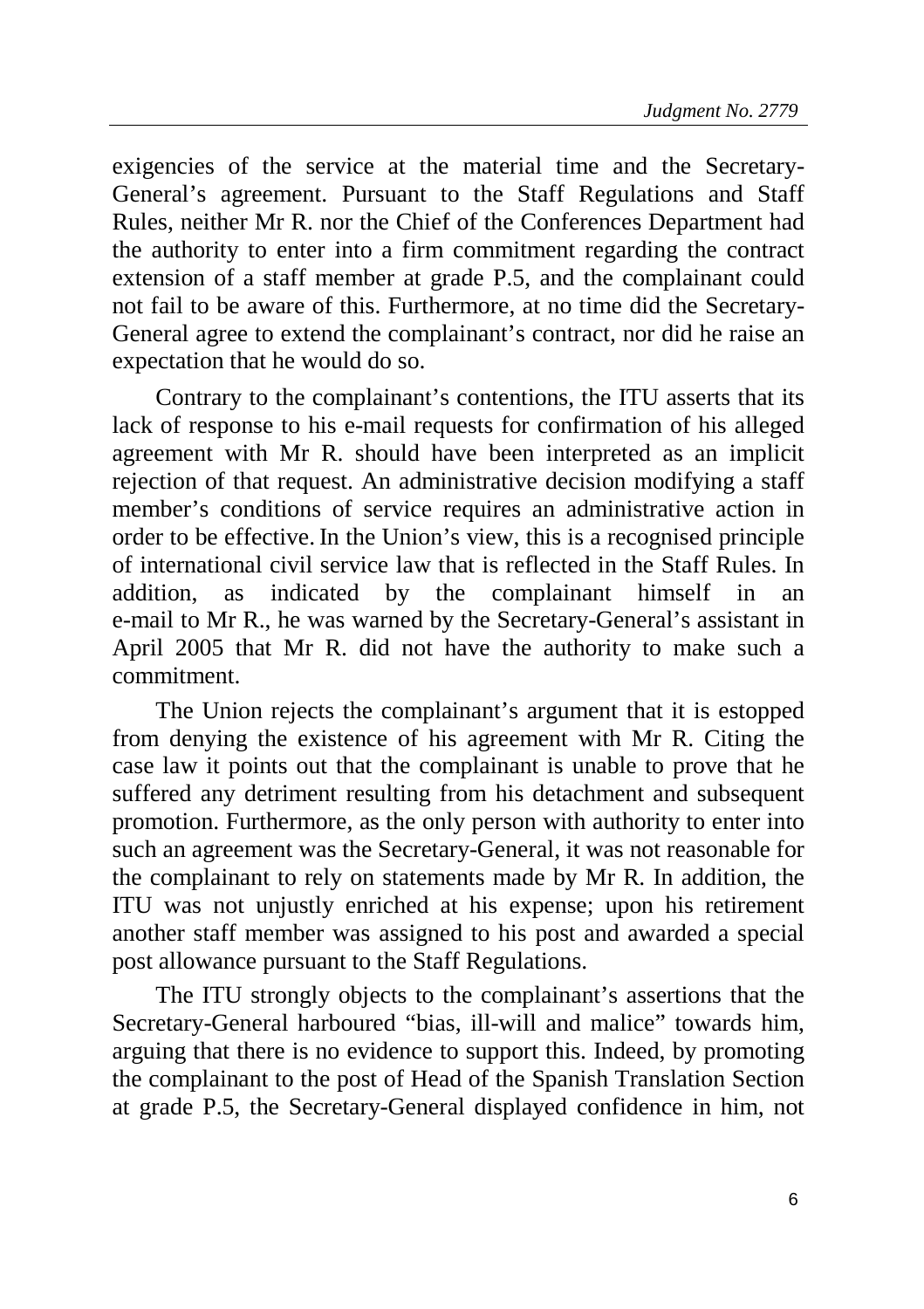hostility towards him. The decision not to extend his contract beyond statutory retirement age was made pursuant to the Staff Regulations.

With respect to the complainant's request for disclosure, it points out that it has provided all the documents relevant to the case.

D. In his rejoinder the complainant seeks to refute several points in the Union's reply. He asserts that on the basis of his agreement with Mr R. he decided not to pursue a prior appeal relating to a request for a promotion, because he believed that by virtue of that agreement he would obtain the same relief as the relief that he was seeking through the appeal process. He argues that if Mr R. made an agreement without authority, it is the Union and Mr R. that must suffer the adverse consequences thereof. The Union had a positive duty formally to advise him that it would not be bound by the agreement he was asserting. Moreover, as the ITU was not willing to resolve this dispute by agreeing to a settlement he had proposed before filing his complaint, he urges the Tribunal to award him exemplary damages.

E. In its surrejoinder the Union maintains that Mr R. did not, and could not, make a commitment to extend the complainant's contract beyond statutory retirement age. It denies his assertion that he decided not to pursue his appeal in light of his agreement with Mr R. and explains that the internal appeal in question related to a modification of the date of his annual step increment. The Union argues that the complainant's comments in this regard denote patent bad faith on his part. It otherwise presses its main arguments.

## CONSIDERATIONS

1. The complainant challenges a decision not to extend his contract beyond statutory retirement age. He advances four main arguments. First, the complainant submits that the ITU's offer, made by the Chief of the Personnel and Social Protection Department, Mr R., to extend his contract beyond statutory retirement age for at least a two-year period from his acceptance of the offer, constituted a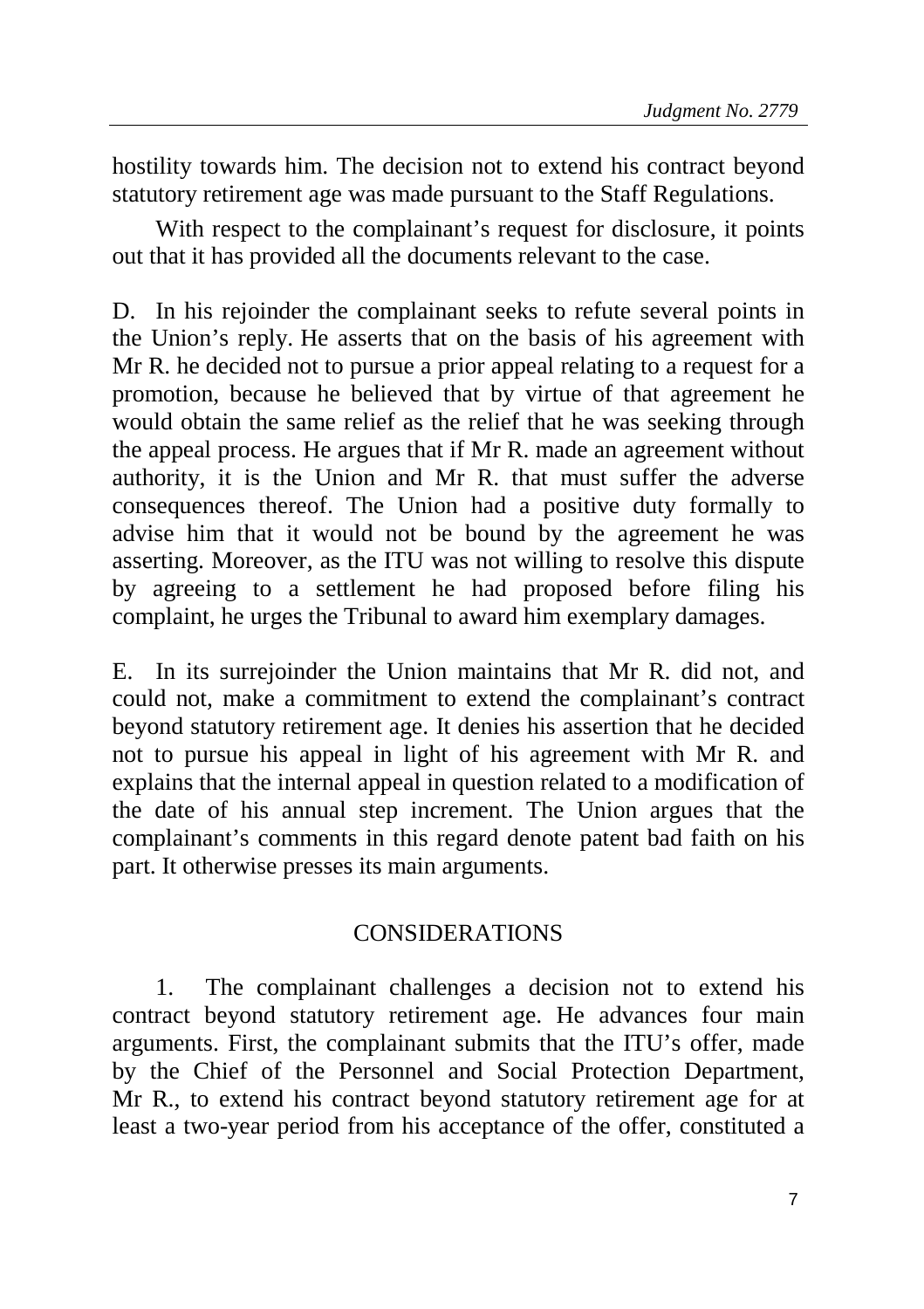binding contract. The Union breached that contract entitling him to the claimed relief.

2. Second, he submits that having relied on the promises of Mr R. to his detriment, the ITU is estopped from denying their existence.

3. Third, he contends that the Union has been unjustly enriched by its failure to extend the complainant's contract beyond statutory retirement age.

4. Fourth, the complainant alleges that the Secretary-General's decision not to extend his contract was motivated by bias, ill will and malice stemming from the complainant's prior two appeals against the ITU.

5. The first issue to be resolved is whether a promise was made to the complainant to extend his contract beyond statutory retirement age in exchange for accepting the post of Head of the Spanish Translation Section. The Tribunal makes the following observations regarding the circumstances and the conduct of the parties during the relevant time: the complainant's recitation of the content of the contested agreement was entirely consistent throughout his correspondence over a long period of time; Mr R.'s refutations of the agreement are self-serving and were not made directly to the complainant despite numerous enquiries; the complainant's explanation, articulated from the outset, for only being willing to accept the appointment if he received two years of pensionable income, is cogent. Having regard to the above circumstances and conduct of the parties, the Tribunal finds that a promise was made by the Chief of the Personnel and Social Protection Department.

6. The second issue is whether the promise was made by someone who is competent or is deemed to be competent to make such a promise. The evidence indicates that after the complainant and Mr R. had reached an agreement, Ms G. told the complainant that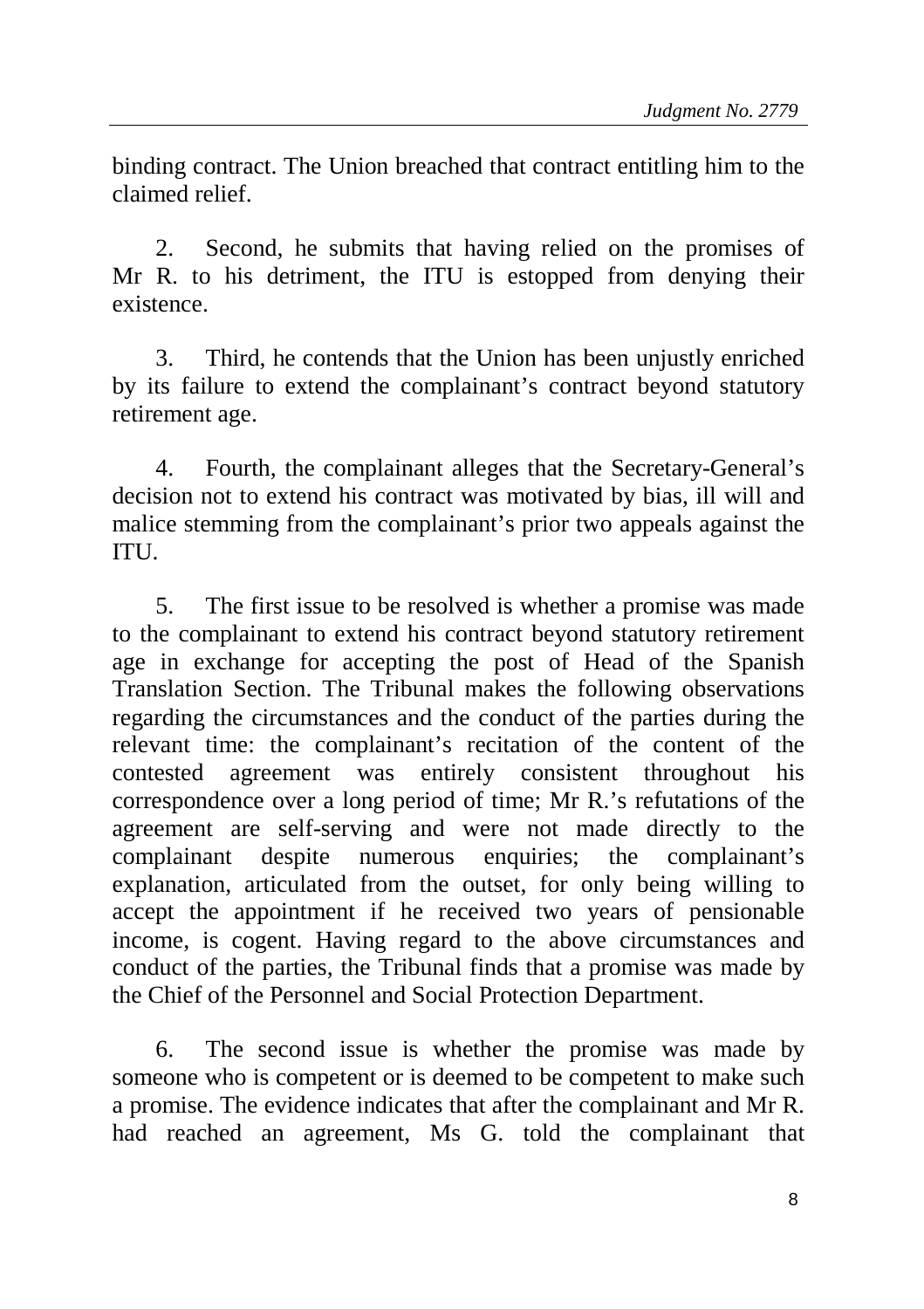Mr R. did not have the authority to make the promise. Further, the numerous requests by the complainant to the Secretary-General for confirmation of the agreement points to awareness on the part of the complainant that Mr R. did not have the requisite authority. Additionally, it may also be inferred from the length of time the complainant had been with the ITU and the seniority of his position that he was either aware or should have been aware that Mr R. did not have that authority. Based on the foregoing, the Tribunal concludes that Mr R. was not competent and could not be deemed to be competent by the complainant to make the promise he seeks to enforce (see Judgment 782, under 1). The finding that Mr R. did not have the requisite authority to make the promise destroys the claim for breach of contract. As well, as the complainant must be taken in these circumstances to have known that Mr R. was not competent to make the promise, his argument that the Union is estopped from denying the existence of the agreement also fails.

7. Although the principal claim is dismissed, this does not end the matter. The ITU contends that the claim for moral damages is irreceivable. That contention must be rejected. The claim for moral damages is a claim for consequential relief which the Tribunal has the power to grant (see Judgment 2609, under 10). As the Tribunal has found, even though he was not competent to make the representation, Mr R. made a promise to the complainant that his appointment would be extended beyond statutory retirement age. Mr R. also fostered the complainant's false belief that the promise would be honoured. Despite the complainant's numerous requests over a period of approximately 18 months clearly explaining his belief that a promise had been made, the Secretary-General chose to ignore the opportunities to correct the complainant's misapprehensions and permitted him to act on his mistaken belief. Lastly, the Secretary-General failed to make a decision on the complainant's request for an extension in a timely fashion. This conduct constitutes a breach of the duty to respect the complainant's dignity. At the very least, the Secretary-General should have notified the complainant that the Union did not accept the obligation when the matter was first brought to